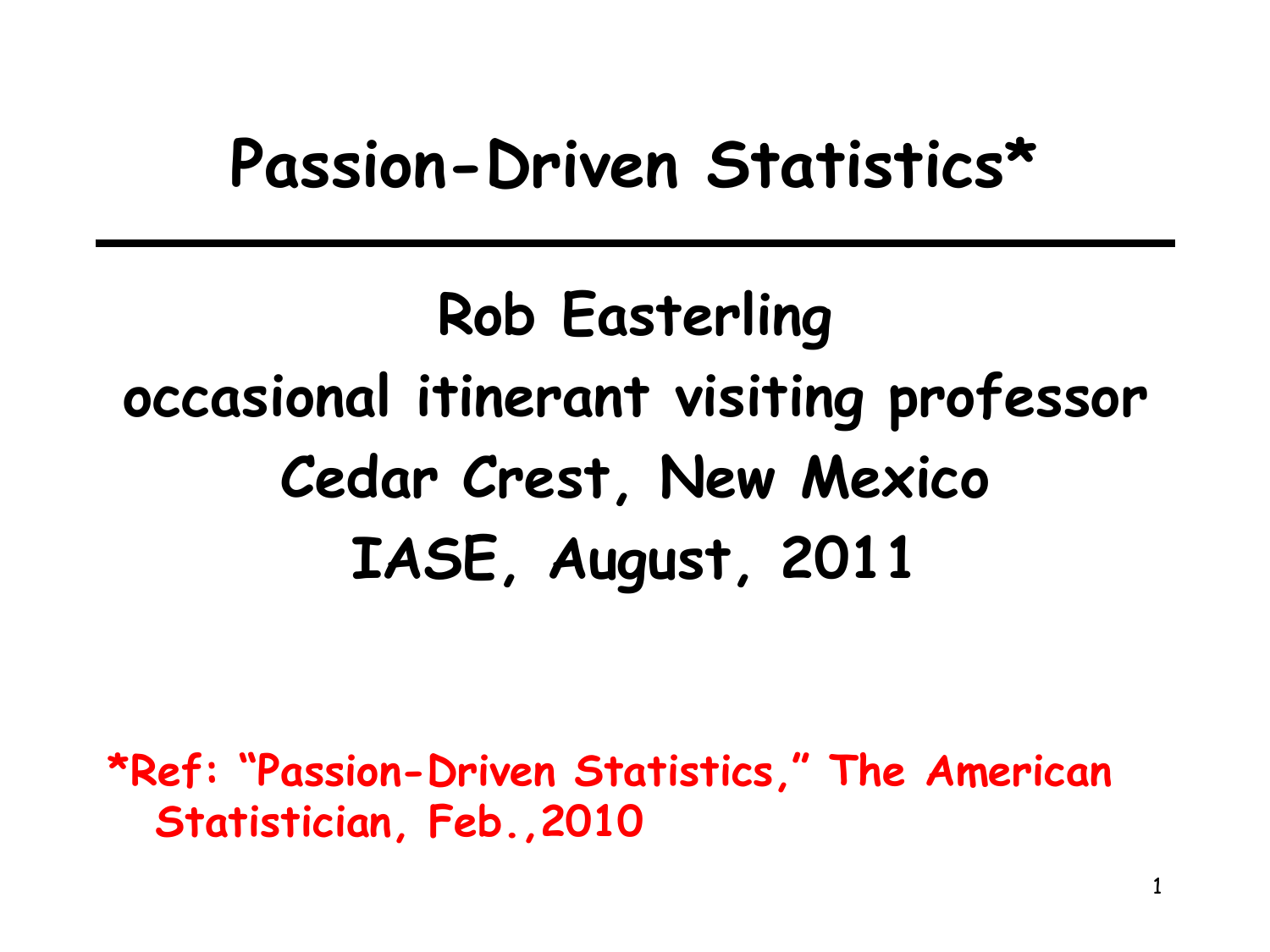#### **Overview**

- **The need for outreach: "We don"t get no respect"**
- **The earliest/best opportunity for outreach: Stat101**
- **But, Stat101 is part of the problem**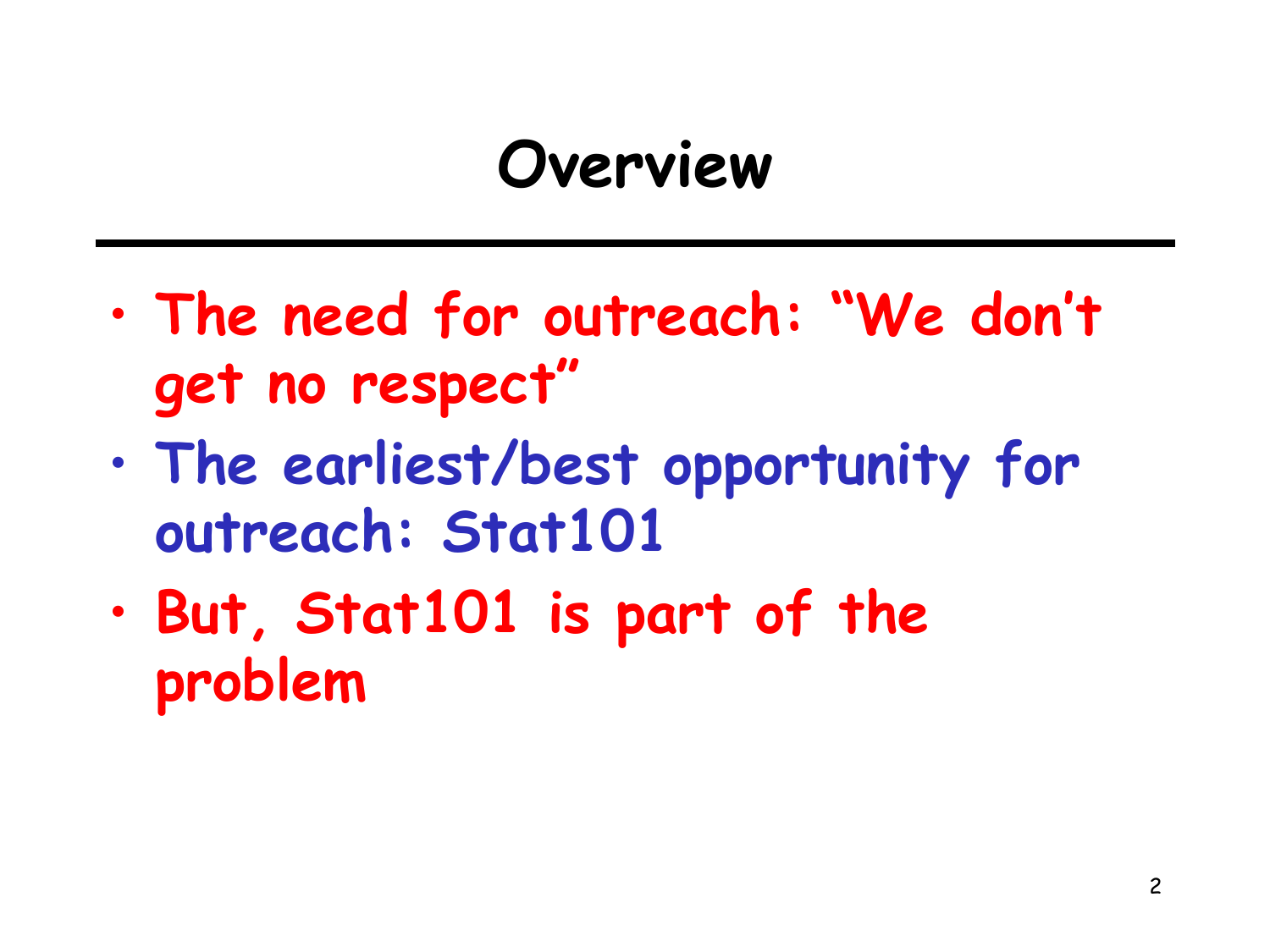## **Actual Problem from Actual Text**

• **Shoe Size Data** – **recent sales**



• **Test the hypothesis: The "population median" = 7.5**

• **?#?\*&\*@\*#? …. Say what!?**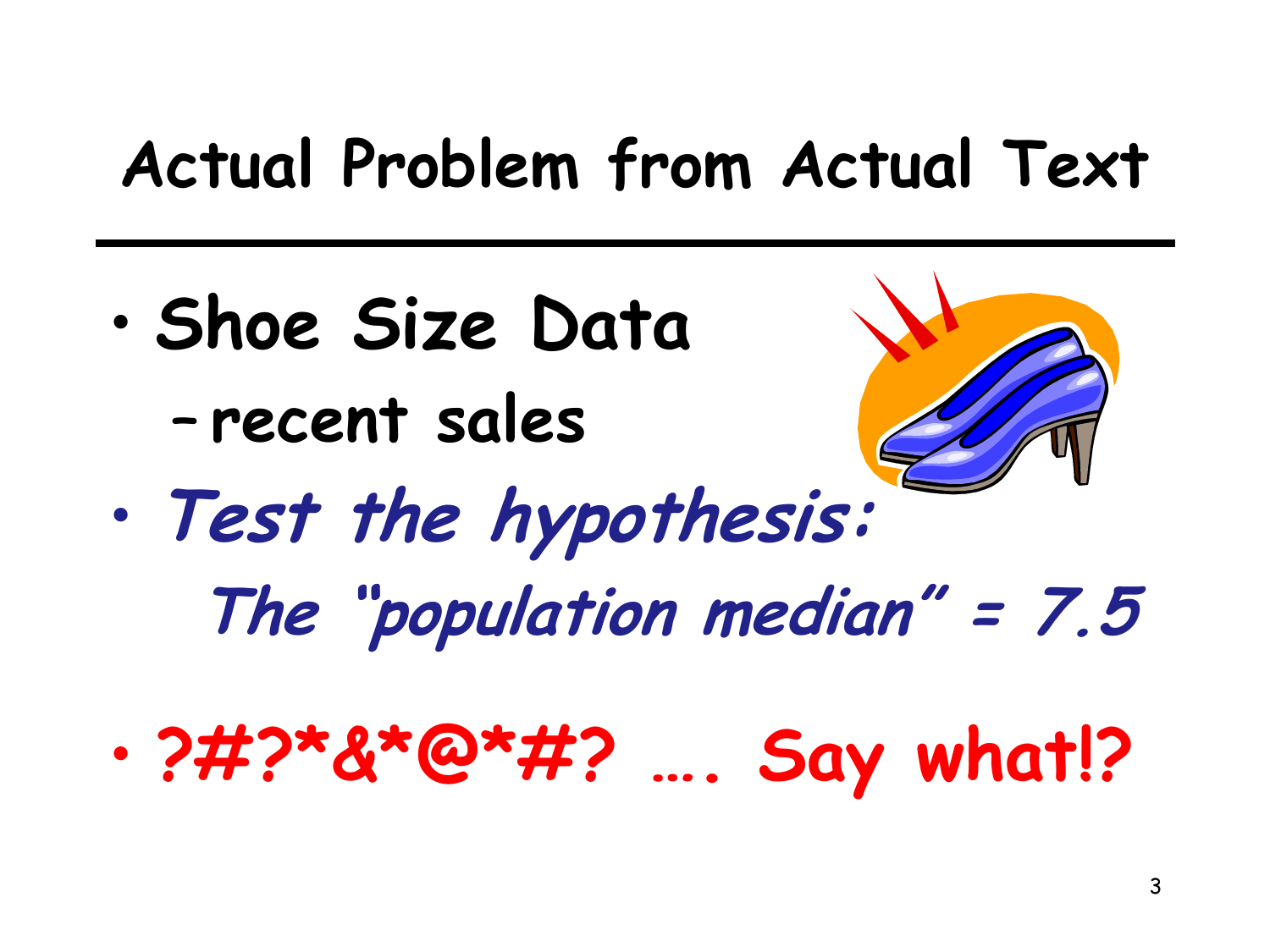## **Another Actual Example Data: Enron Stock Prices**



## **Which destroyed the message! What were they thinking?**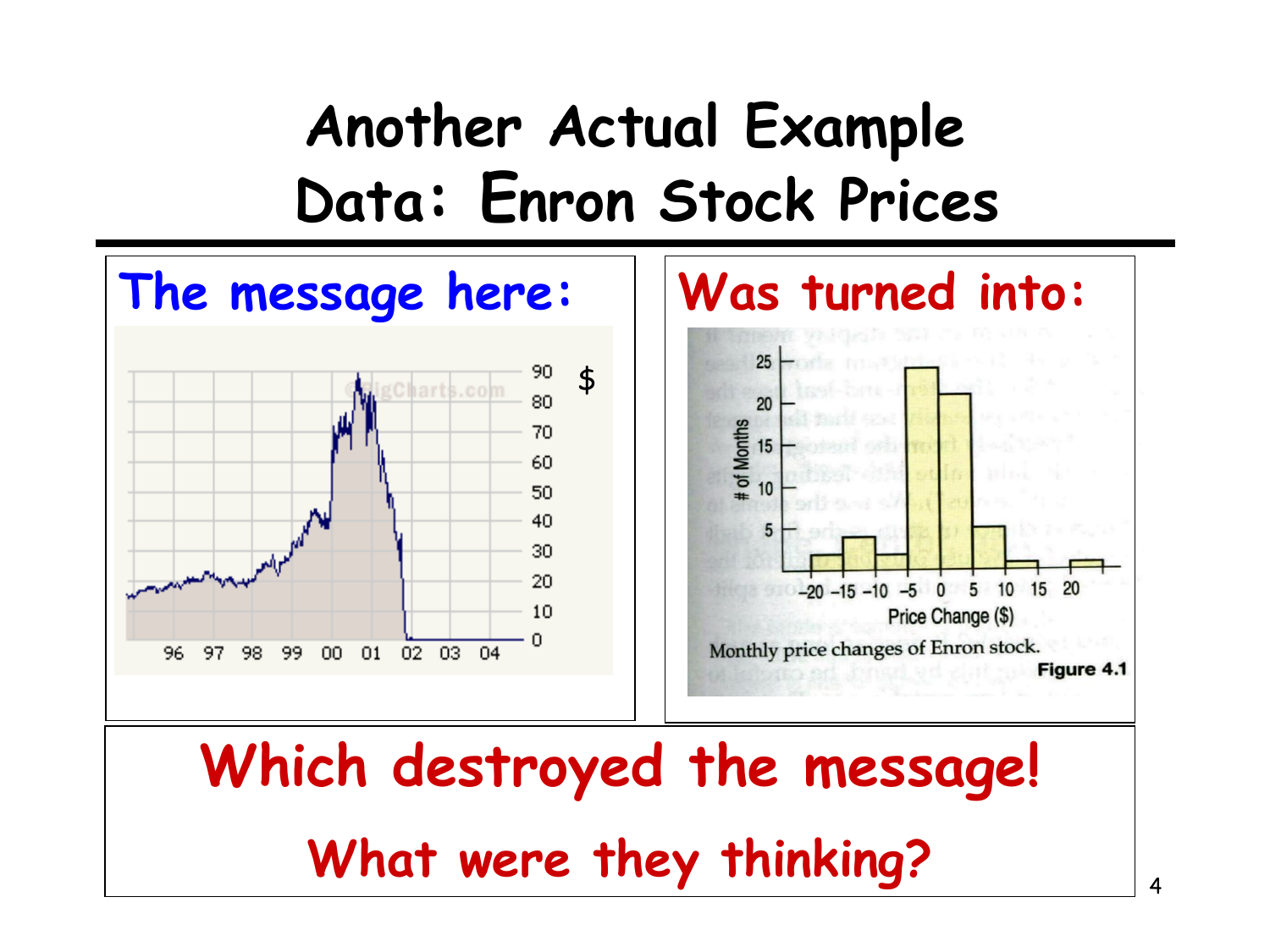# **Question**

• **Do we want our future collaborators, customers, and fellow citizens to "learn" this sort of statistics? Chances are** 



**they do, now!**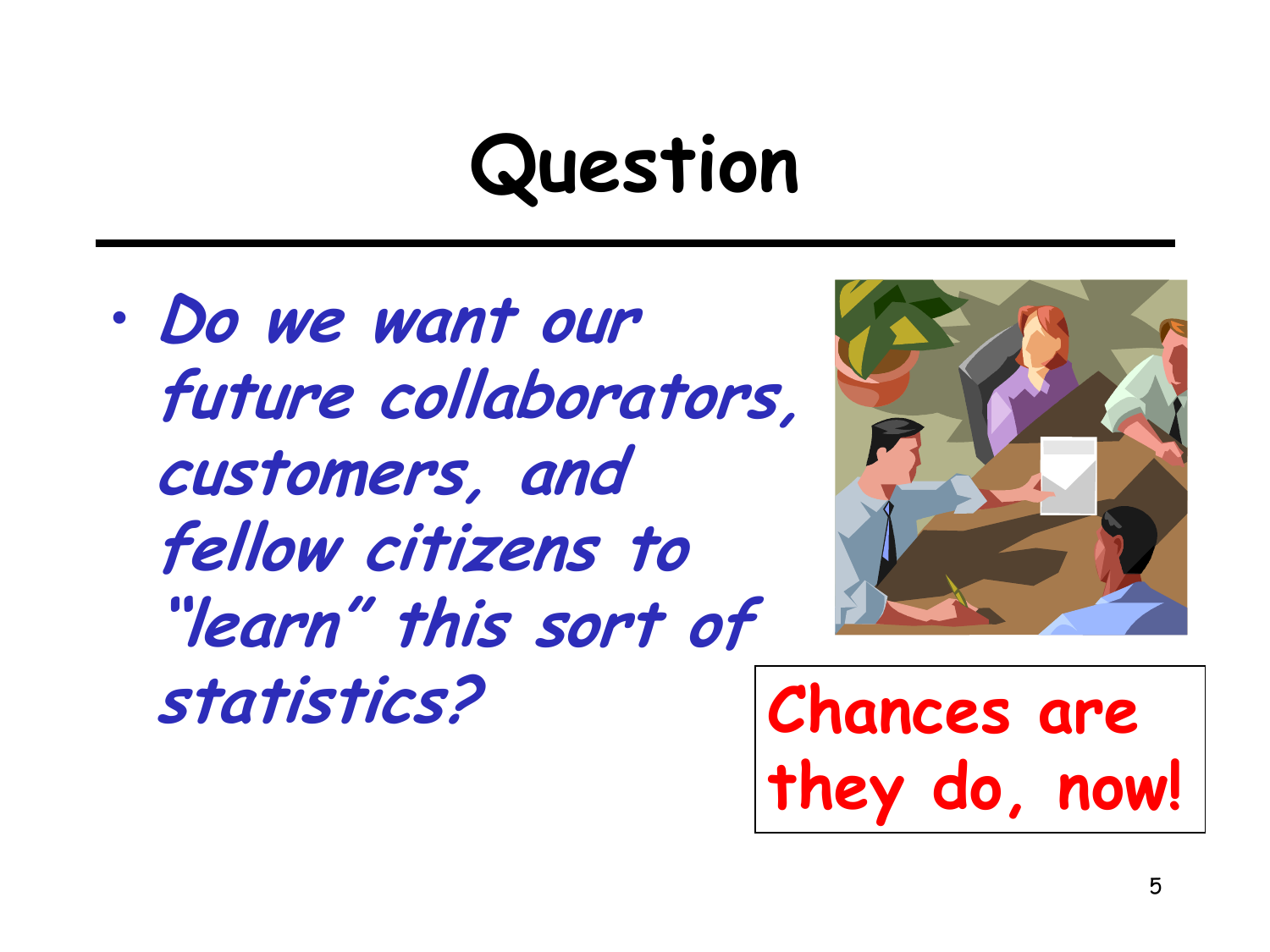## **Comment**

- **If all we want to teach is formula (or software) plug-in, these problems are as good as any**
- **If we want students to care passionately about statistics, especially in their after-university life, then we need good and sensible examples that a person could really care about**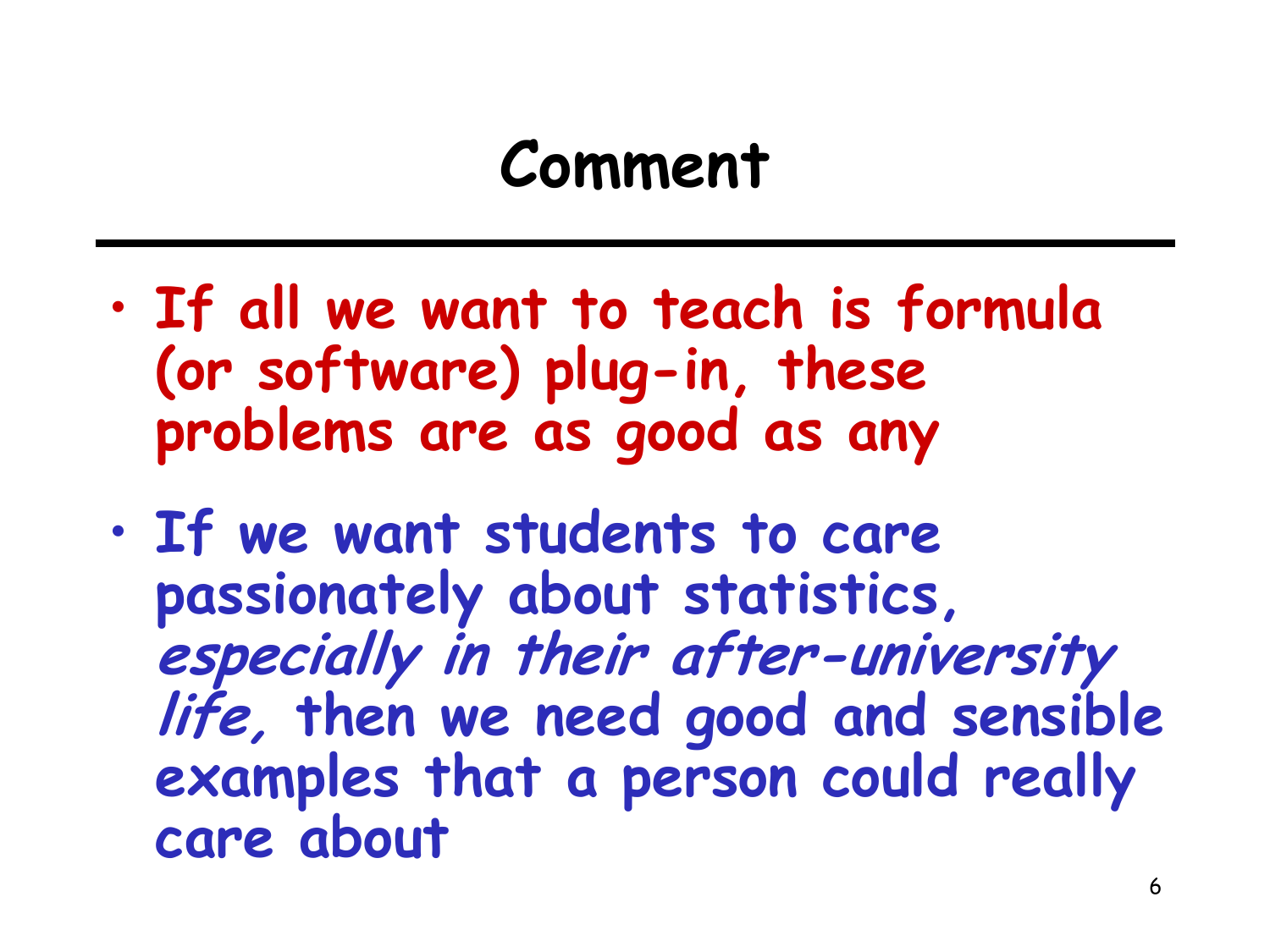### **Passion-Driven Statistics: Charlie Clark and the Car Charts**

#### **Chart: car data from Consumer"s Reports**

**engine size**

**x x x x x x x x x x x x x x xx xx x x xxx xx xx x xxx xx xx x xx xxx x x x xxx xx x x xxx xx x x x x x x x x x x x x xx x Chevette Opel**

**x x**

**body weight**

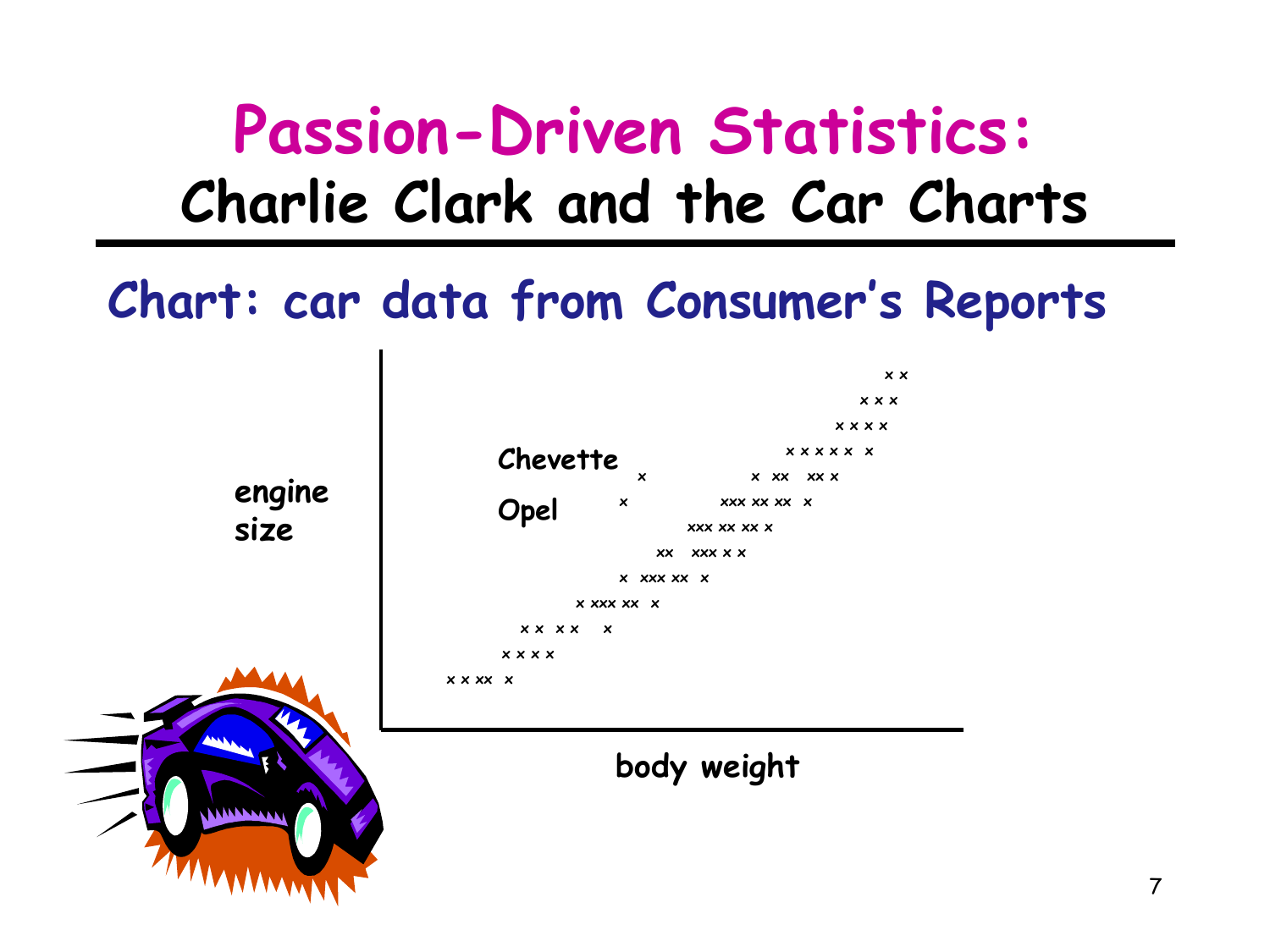## **Moral of the Car Chart Story**

- **Charlie found the message in the data, not the authors**
	- **not because Charlie was a better statistician, but**
	- **because Charlie cared more about the data!**
- **Subject-matter knowledge and enthusiasm (passion) are indispensable to good statistics**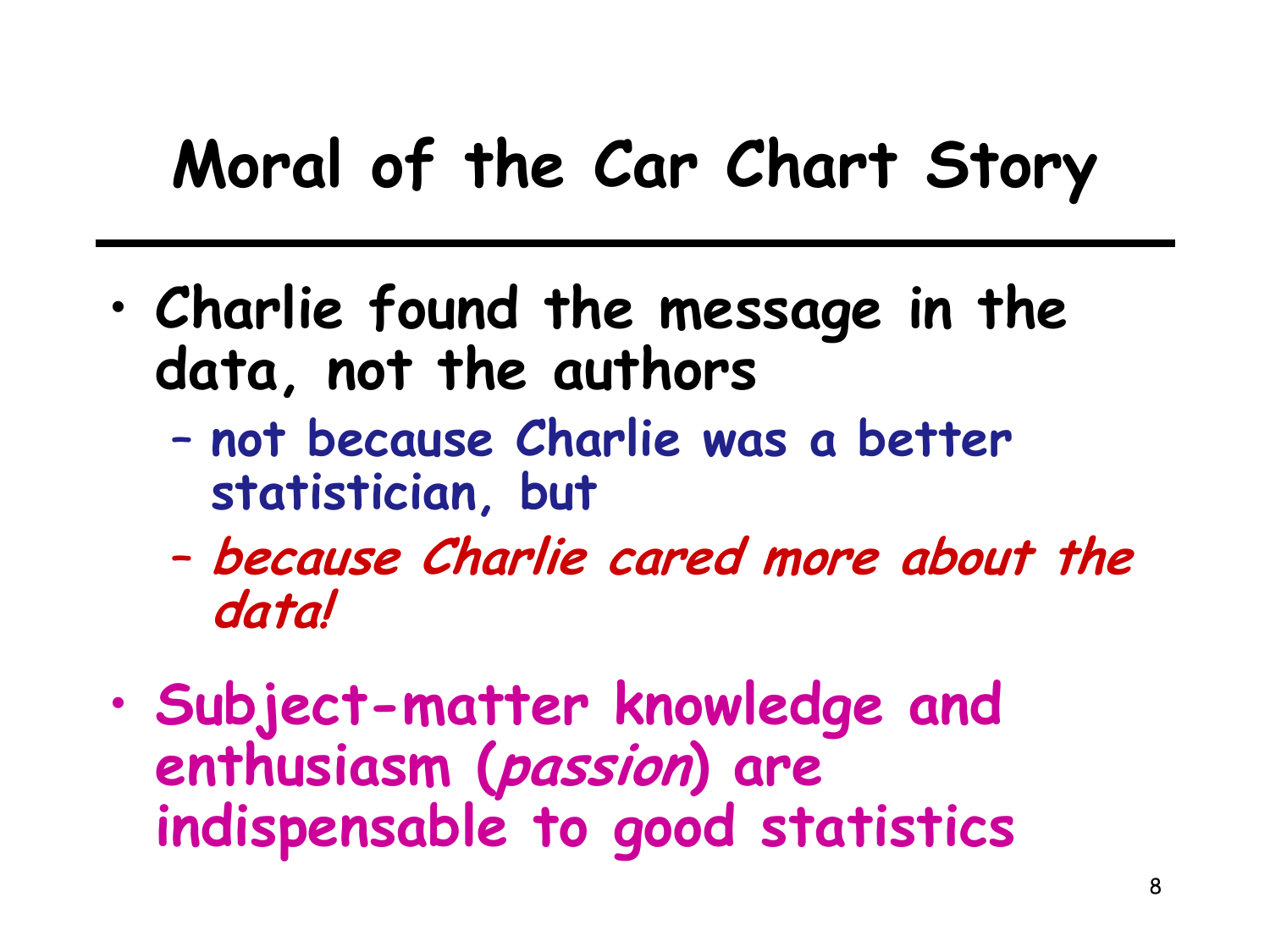## **Further Comment**

- **Of course, not all students are interested in car performance, but they all can take a lesson from this example:**
	- **graphical methods, done right, can help greatly in discovering and communicating interesting facts**
	- **subject matter knowledge counts!**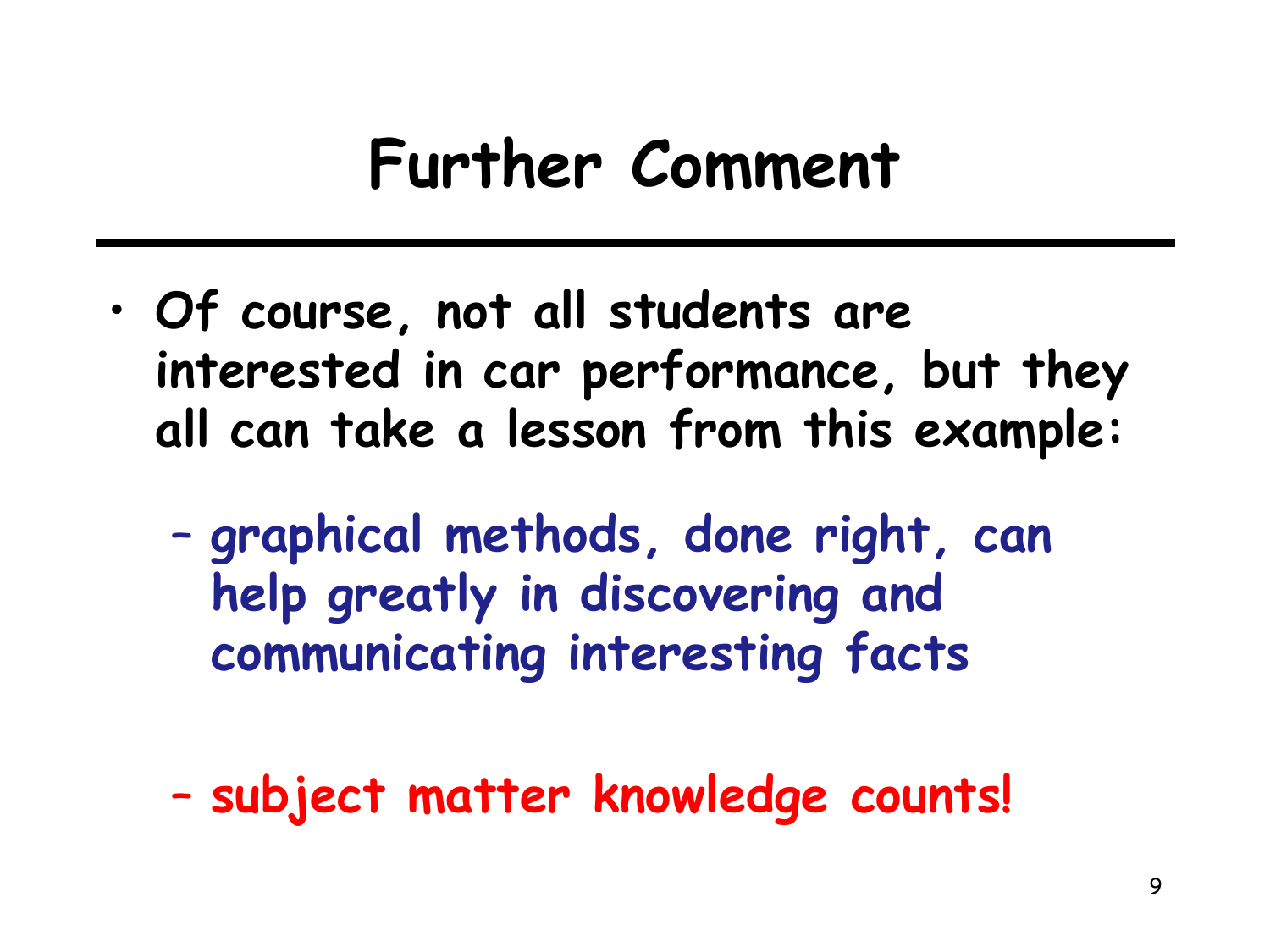## **Nouns and Verbs**

- **"The nice thing about statistics is that the nouns may change but the verbs stay the same." Carl Marshall, OK State U**
- **We (statisticians) get turned on by the verbs**
- **Our clients and collaborators make their living on the nouns**
- **We gotta connect "em!** – **in texts, in class, from Day One**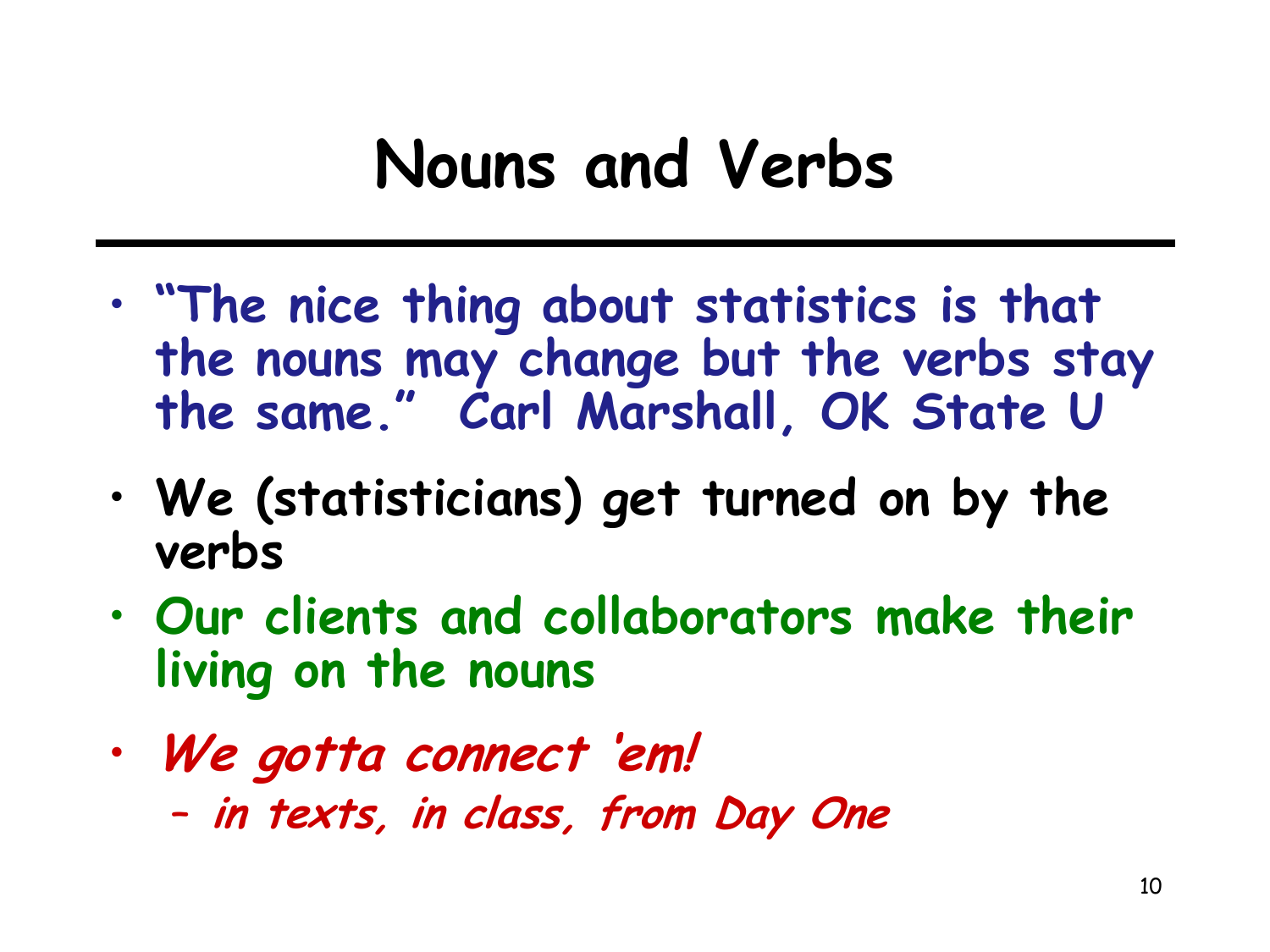#### **Verbs and Nouns: Archie Bunker (All in the Family TV show\*)**

**"Don"t give me no stastistics, Meathead. I want facts!"**

**\* based on British show: Till Death Do Us Part**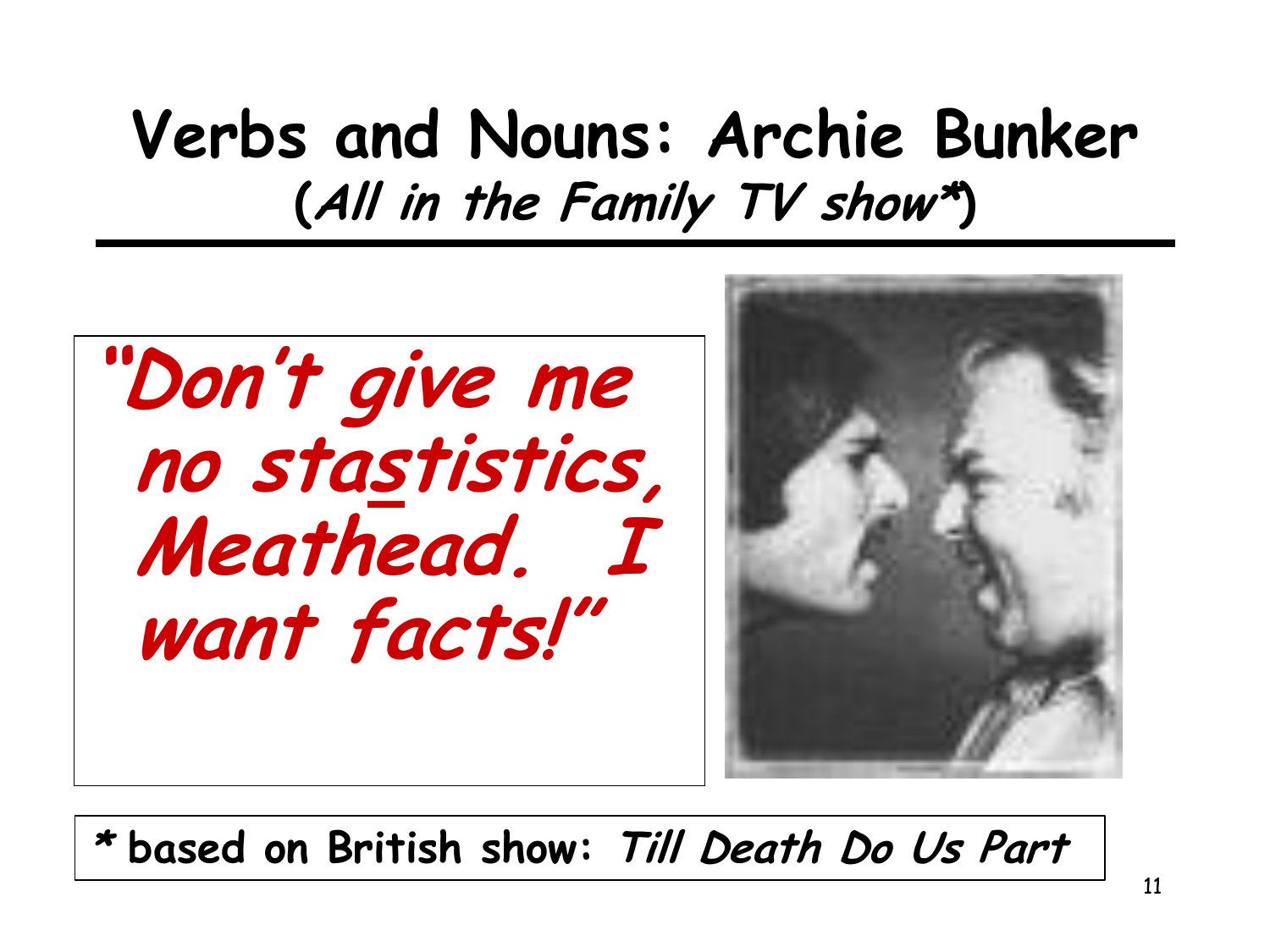#### **Connecting Nouns and Verbs, Facts and Stastistics**

- **Embed textbook problems in realistic business, political, scientific, … contexts**
- **Objective: show why someone might really care about the results**
- **Example: Box, Hunter, Hunter, Statistics for Experimenters**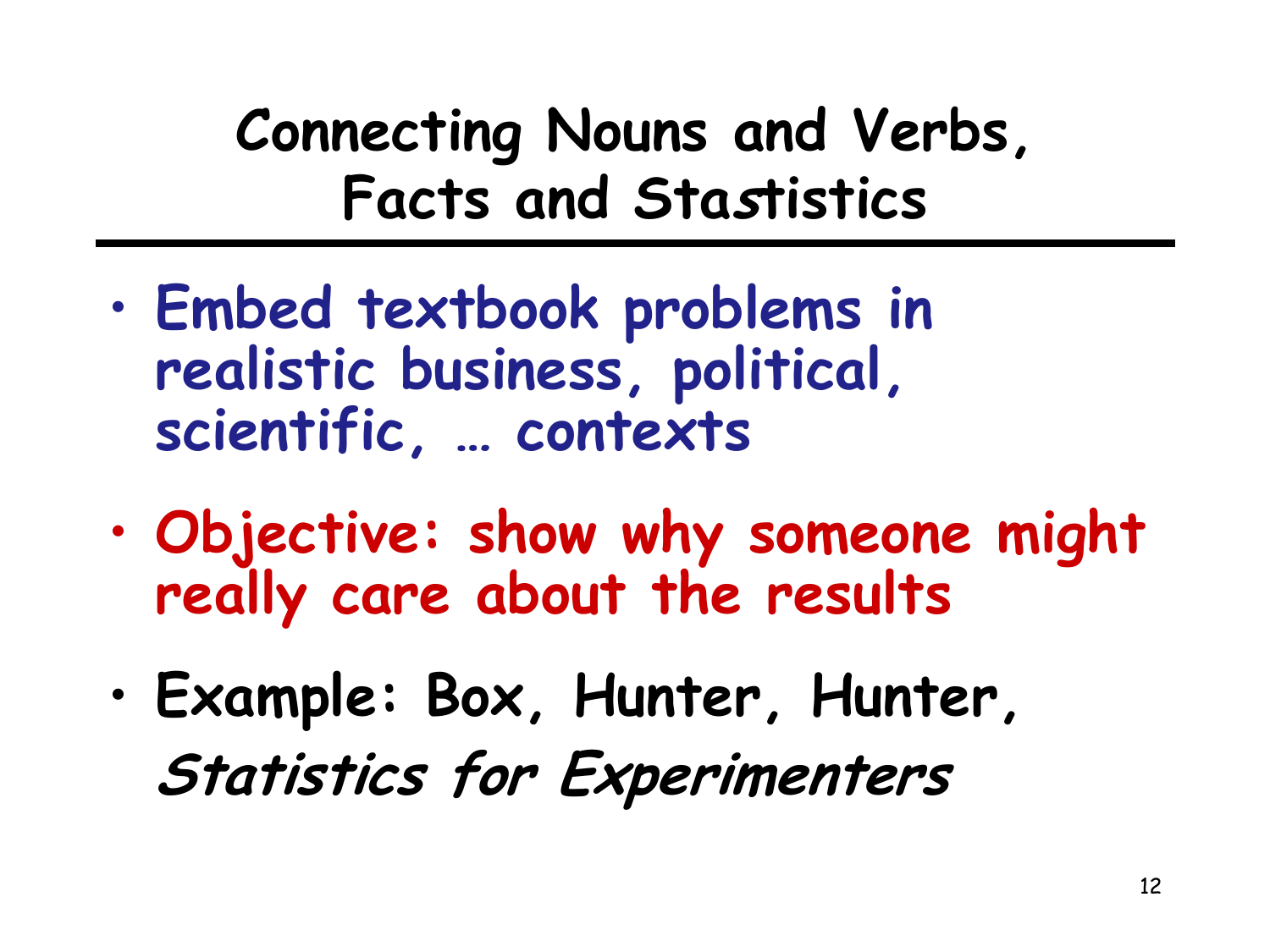

# **Example: Boys" Shoes**

**Exp. Objective: Compare wear of sole materials A (standard) and B (cheaper substitute).**

**Experiment: 10 boys; each wears one shoe of each mat"l. L/R random assignment**

**Response: amount of wear (% of sole worn away after specified time)**

**Management wants to know:** 

**Can we get away with the cheap stuff?**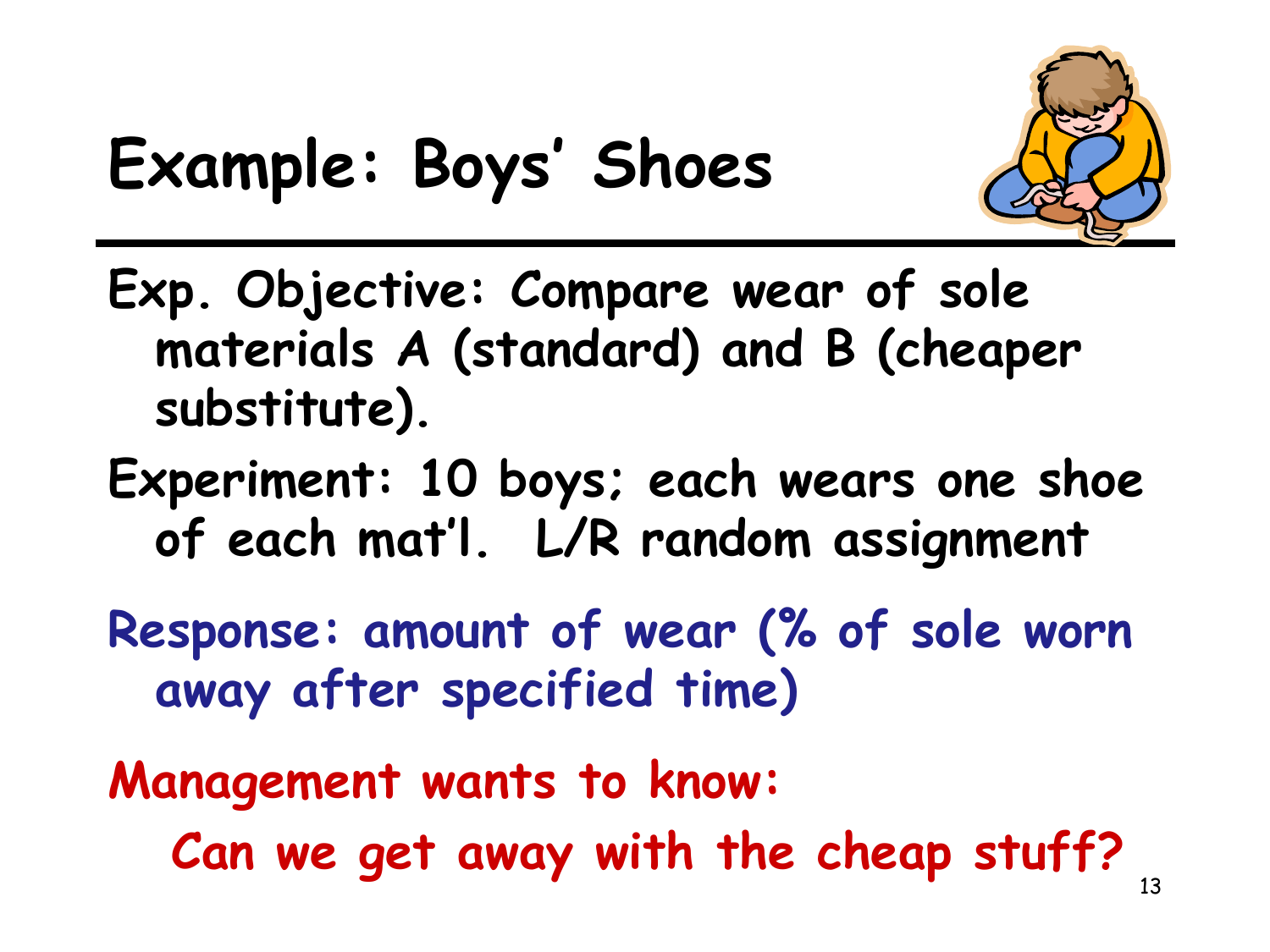## **Analysis 1. Plot the Data**



**BHH: Paired t-test and rand"n. test give similar results (sig. test: low P ) - stastistics**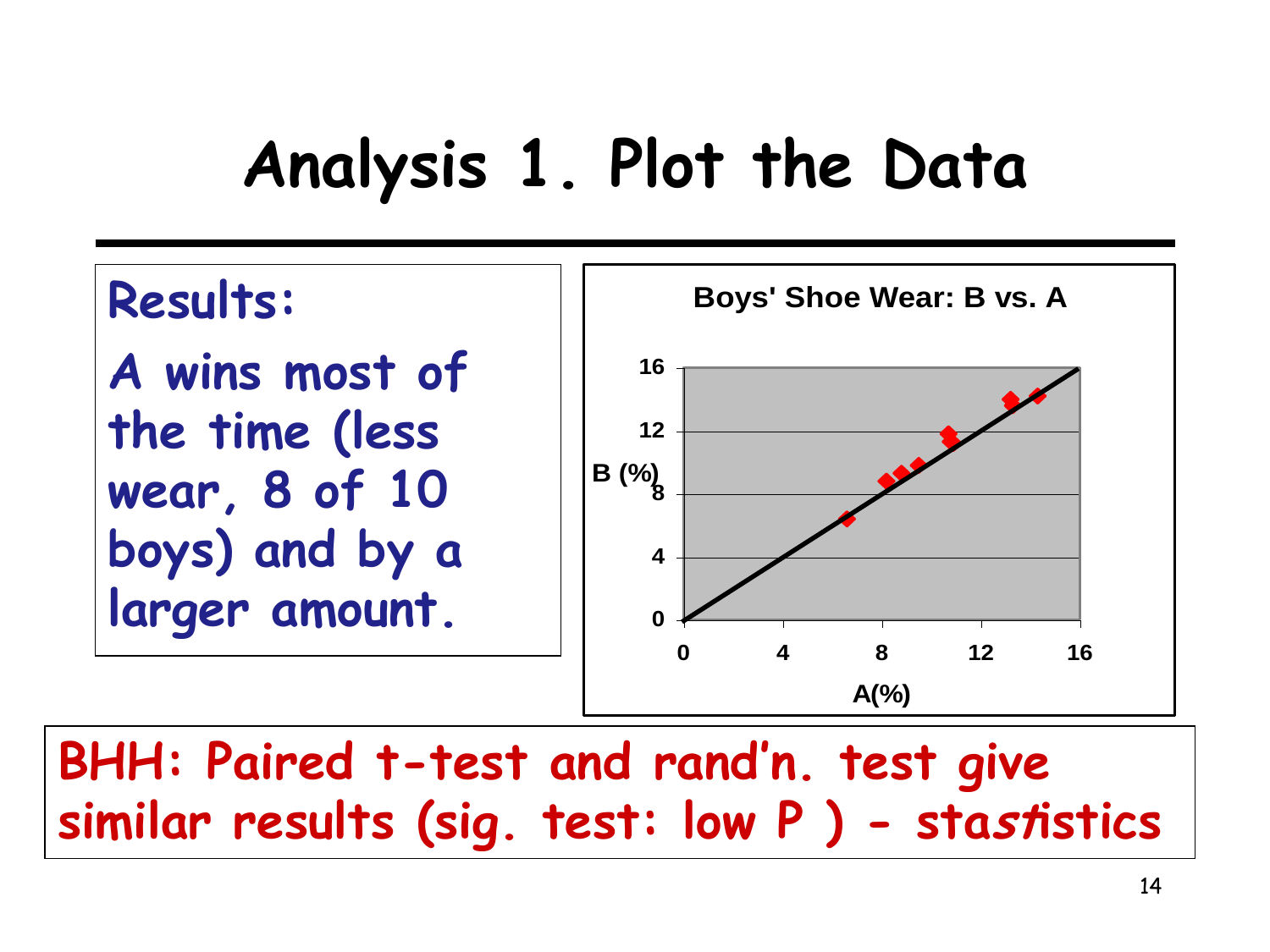## **My Extended Story**

#### **Suppose shoe-life is defined as 50% wear**

#### **B"s life would be 2% less than A"s life**

- **e.g., wear out in 51 weeks, not 52 weeks**
- **upper 95% confidence limit: two weeks diff.**
- **Surely customers wouldn"t notice**

**But, suppose the company slogan is "Nothing But the Best" Switching to B could be first step on slippery slope from loss in quality, loss of reputation… , to ruin**

**What are you going to recommend to mgt?**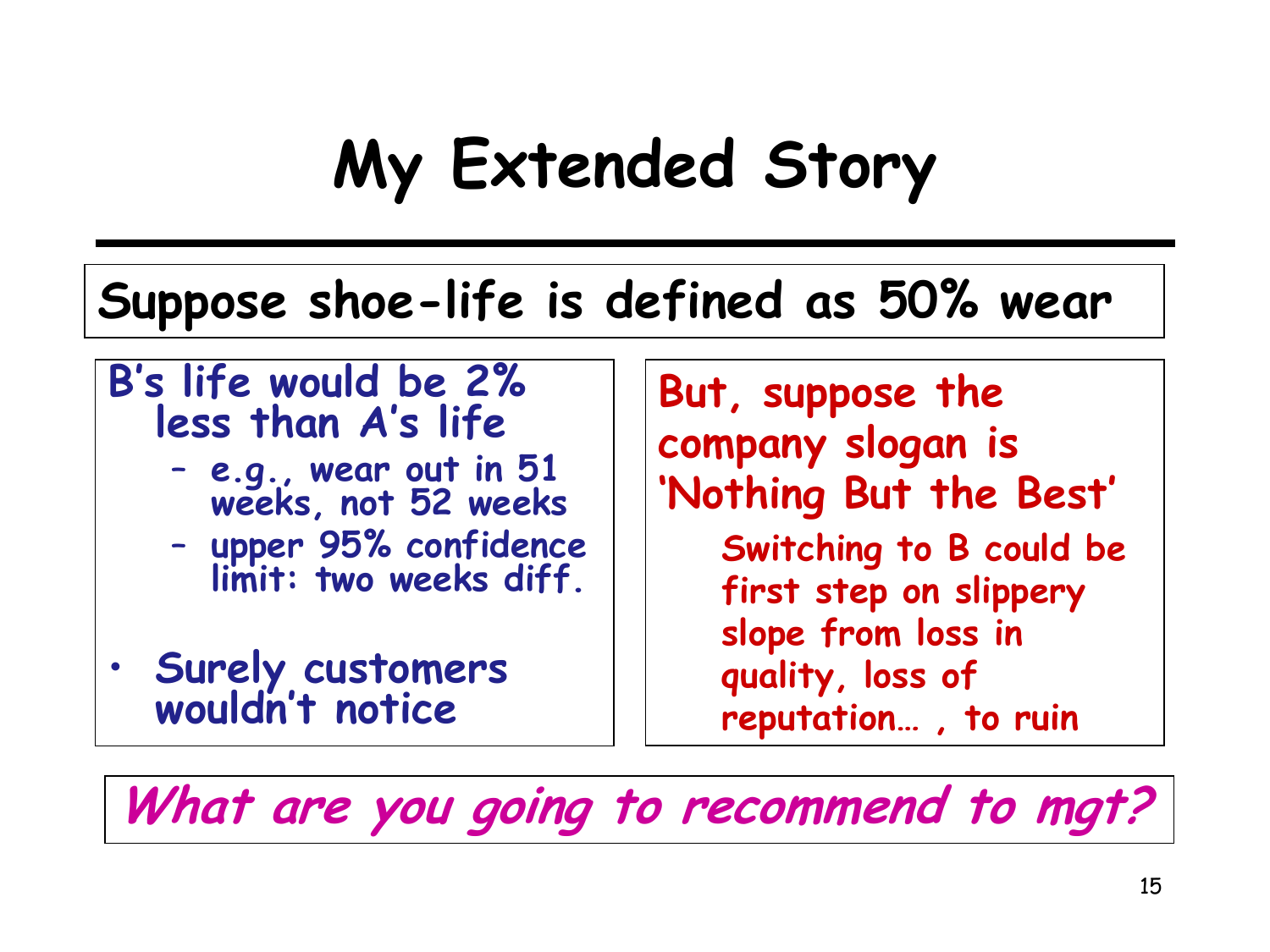## **Ethics Alert!**

- **Sponsors, manufacturers, government agencies, managers, thesis advisors, … can all have agendas**
	- **I"m not being sinister, just realistic**
	- **You want people to care about experiments**
- **Statisticians and their collaborators must have the strength of character to assure honest experiments and analyses**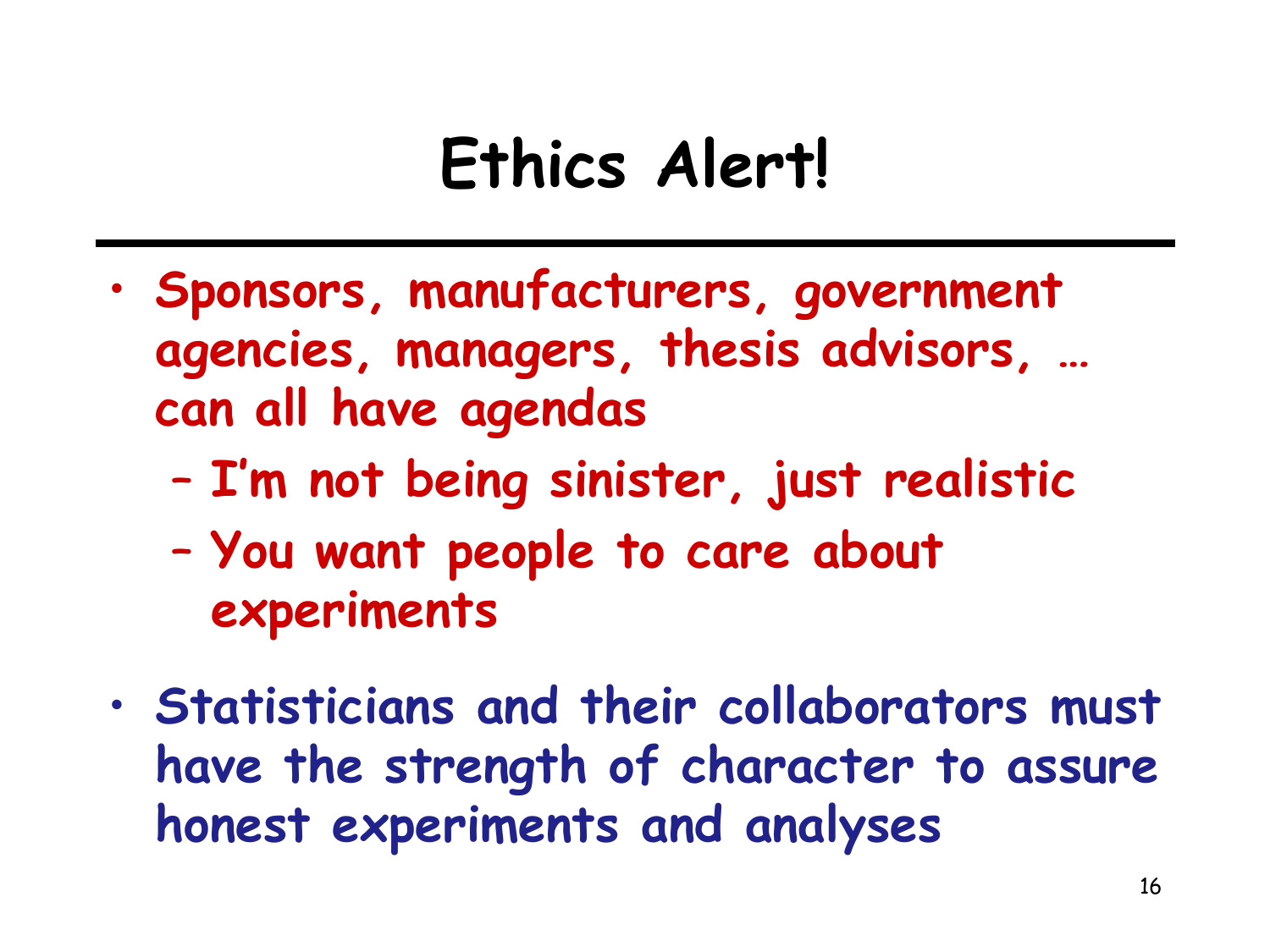## **Design Issues**

- **Other Shoe Sole Characteristics** – **comfort, flexibility, squeakiness, …**
- **Covariables needed**
	- **boys: age, weight, days-worn, …**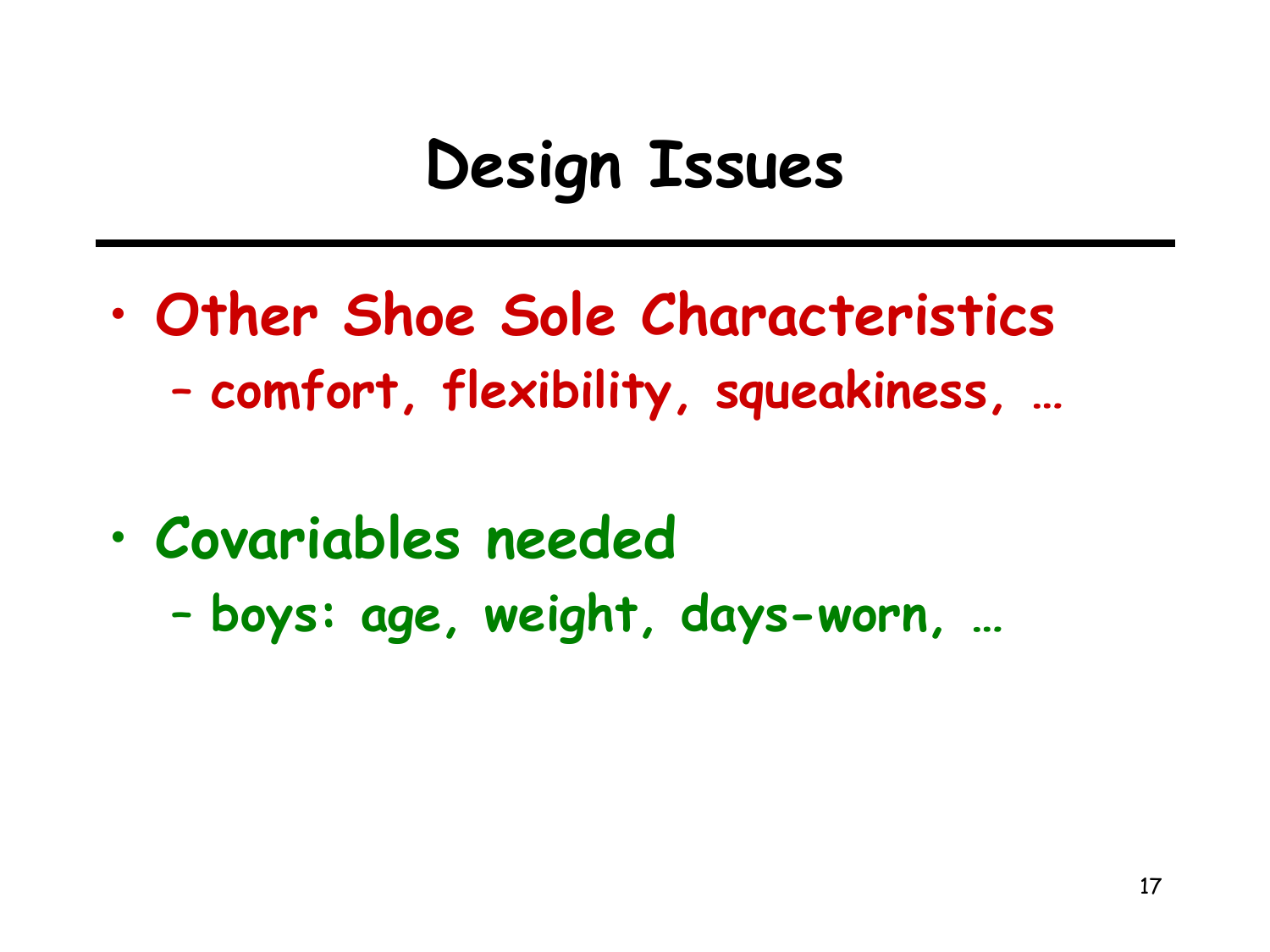# **Summary – Boys" Shoes Example**

- **Life doesn"t end with a significance test**
- **The business, scientific, or other contexts (passions!) within which one works are critical to an analysis"s meaningfulness, success, and effect**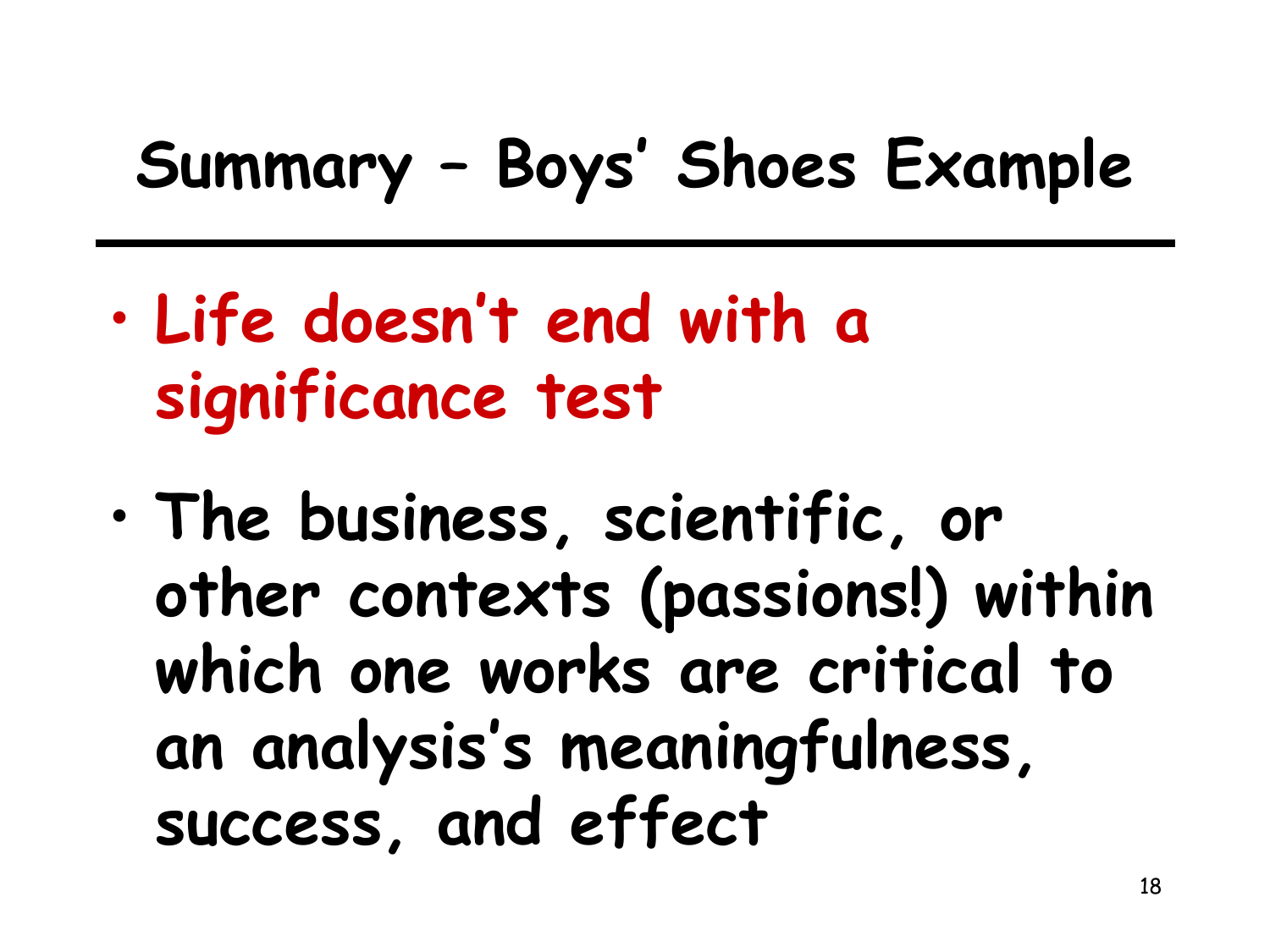#### **Impressions: Stat 101 Texts?**

- **Questions:**
	- **context capable of generating passion?**
	- **illustrate good statistical thinking and practice?**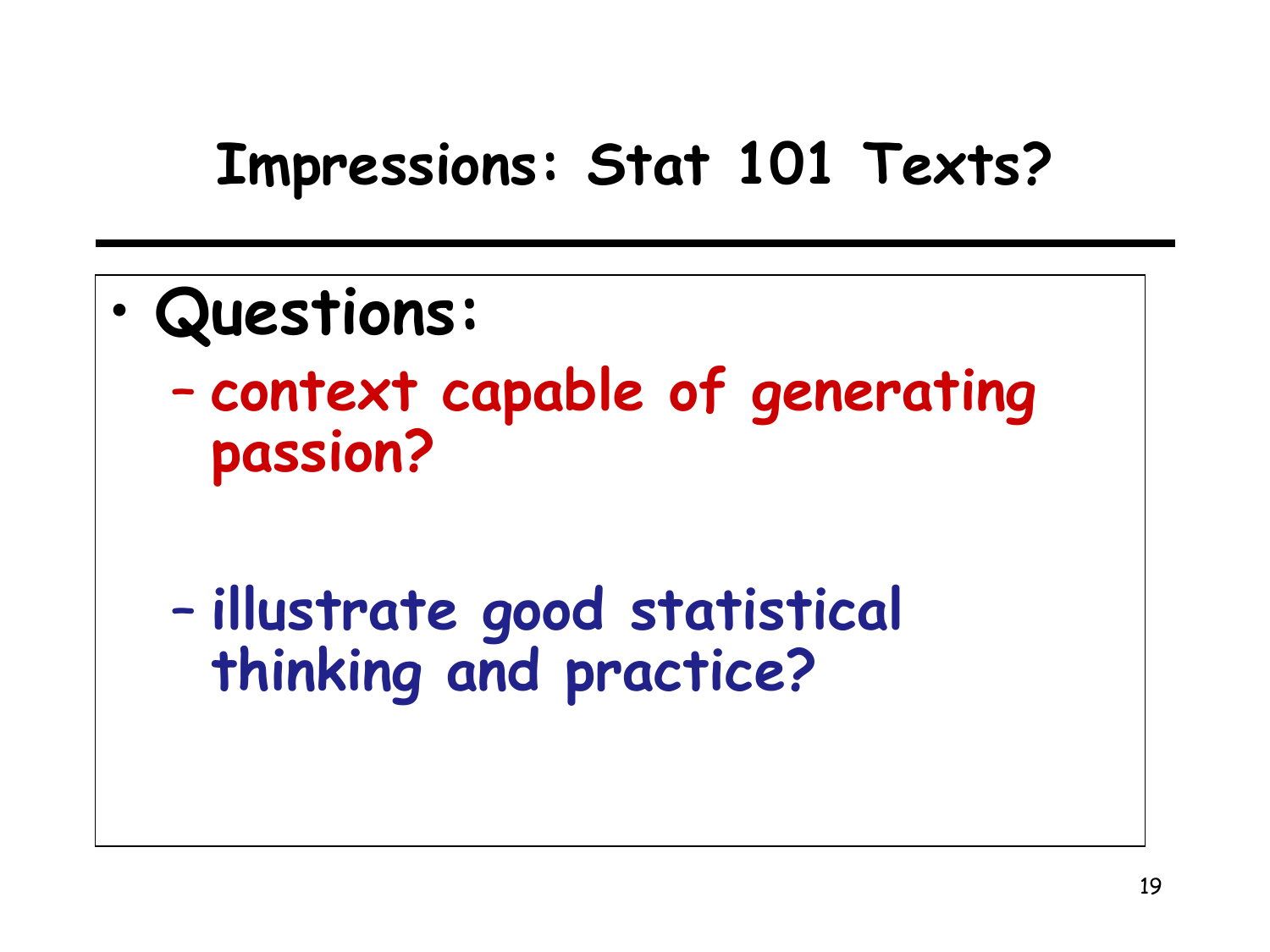## **Observation**

- **Textbooks tend to focus on technique (verbs - stastistics), not on the story (nouns - facts)**
- **Analyses seem more driven by the section title than by what you might learn from appropriate data.**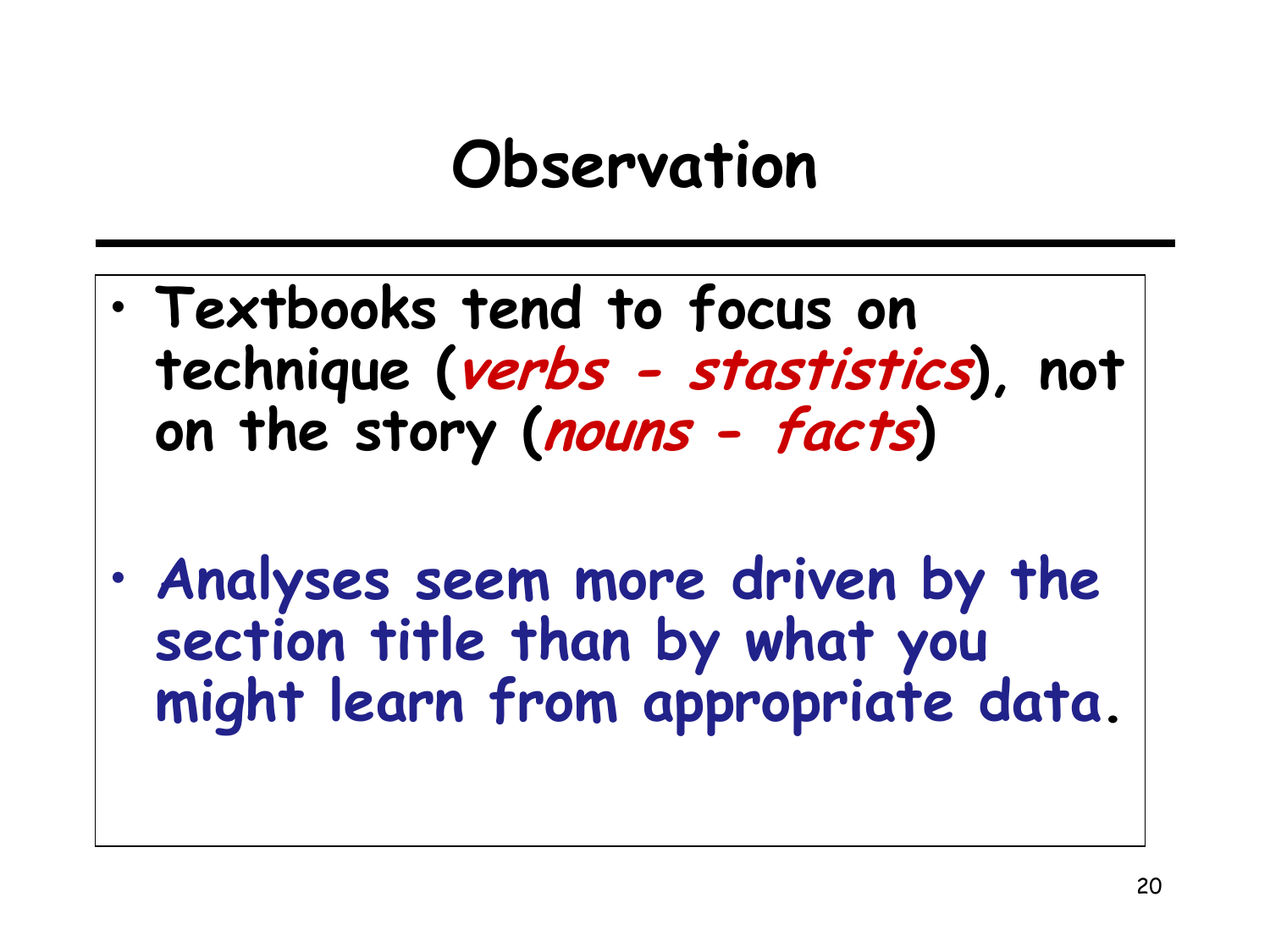## **Actual Chapter 1 Example from Popular Text**

- **Histogram of state %s of persons age 65+**
	- **Passion?** 
		- **Story: where a young person would not like to live? Boring**



- **Analysis?**
	- **loses state identification;**
	- **I would do geographical plot;**
	- **story: gov"t. \$ distribution**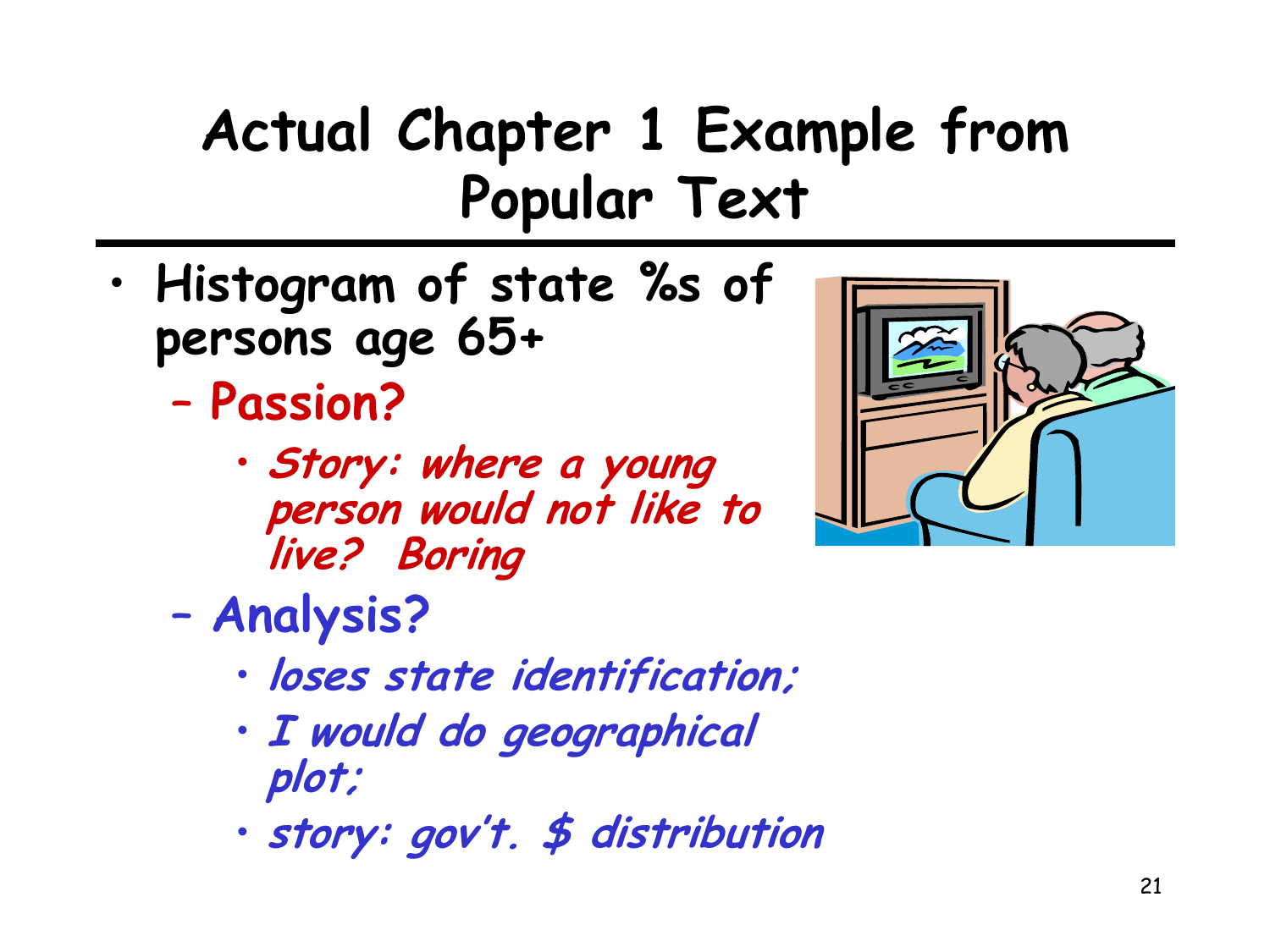# **Bottom Line: Outreach Begins in the Classroom**

- **To students who are our future colleagues, customers, and bosses:**
- **To future (and present) statisticians:**
- **To the general public:**

**It"s the FACTS!**

**(subject-matter context)**



• **That"s where enthusiasm for and appreciation of our studies and dataanalyses must come from**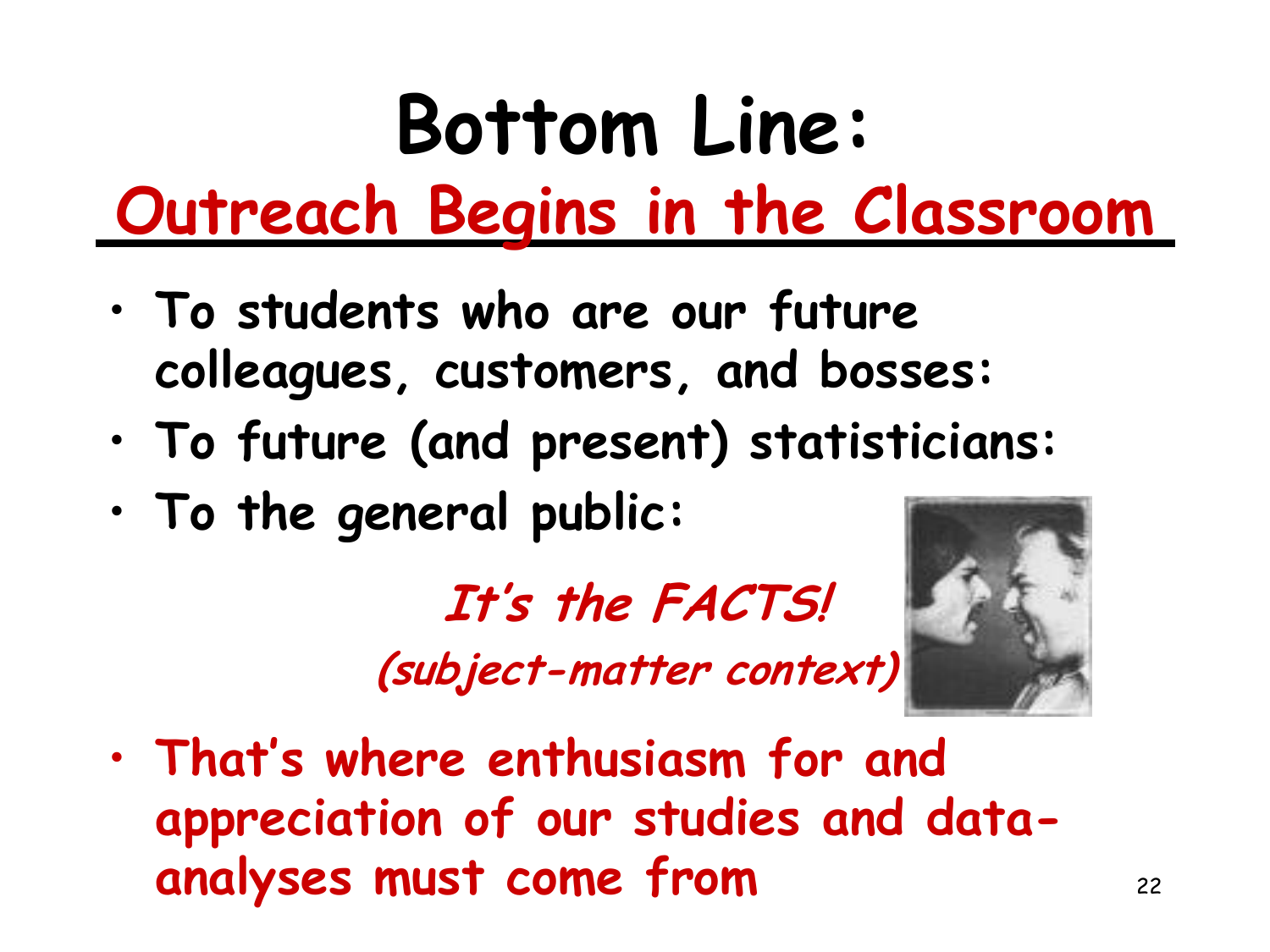# **Responsibilities**

- **Instructors: We have to teach that message. We can"t just rely on osmosis or a gradual dawning of awareness**
- **Authors, Editors, Reviewers: Make sure the message is included and communicated**